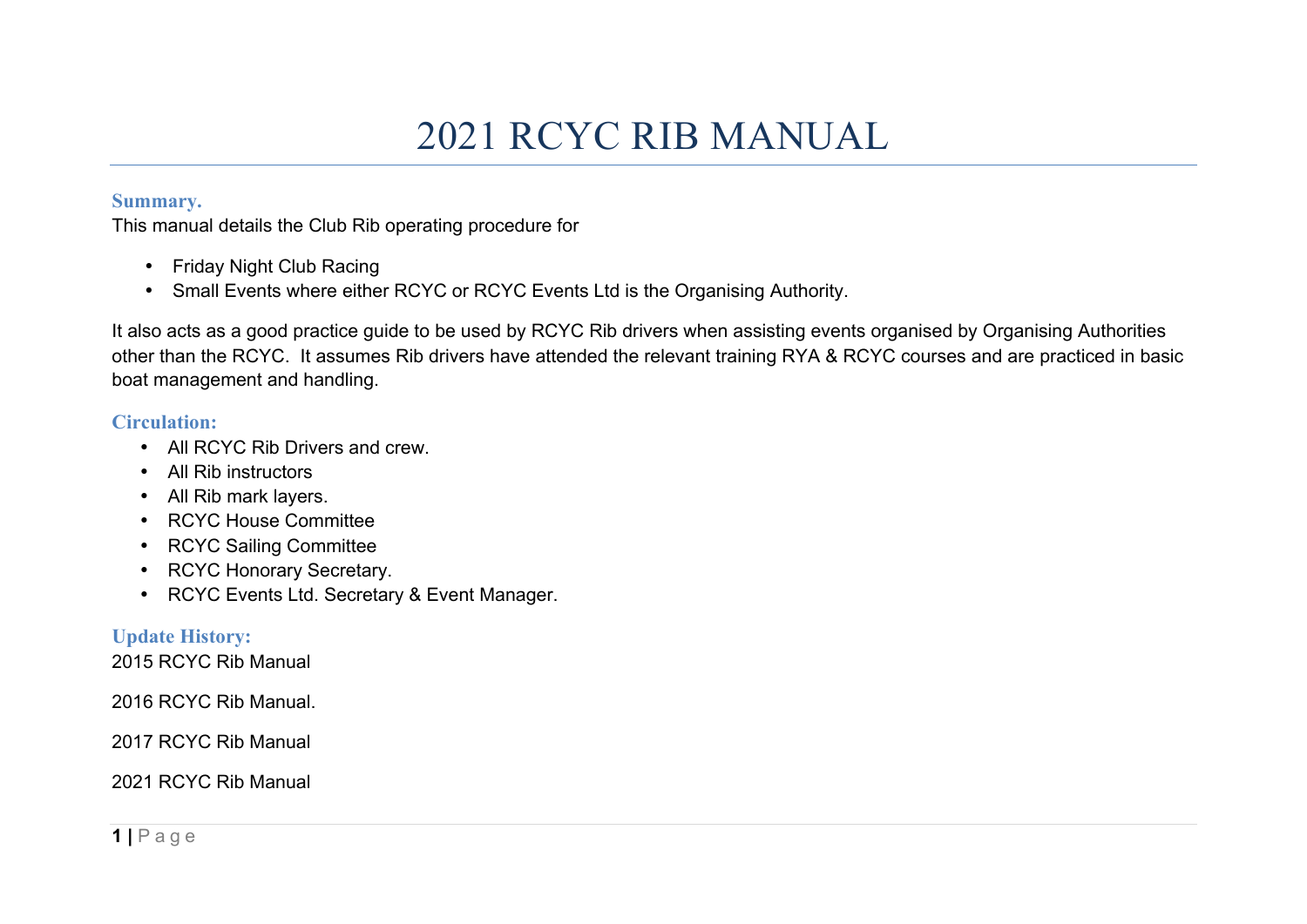| <b>Contents</b> |
|-----------------|
|-----------------|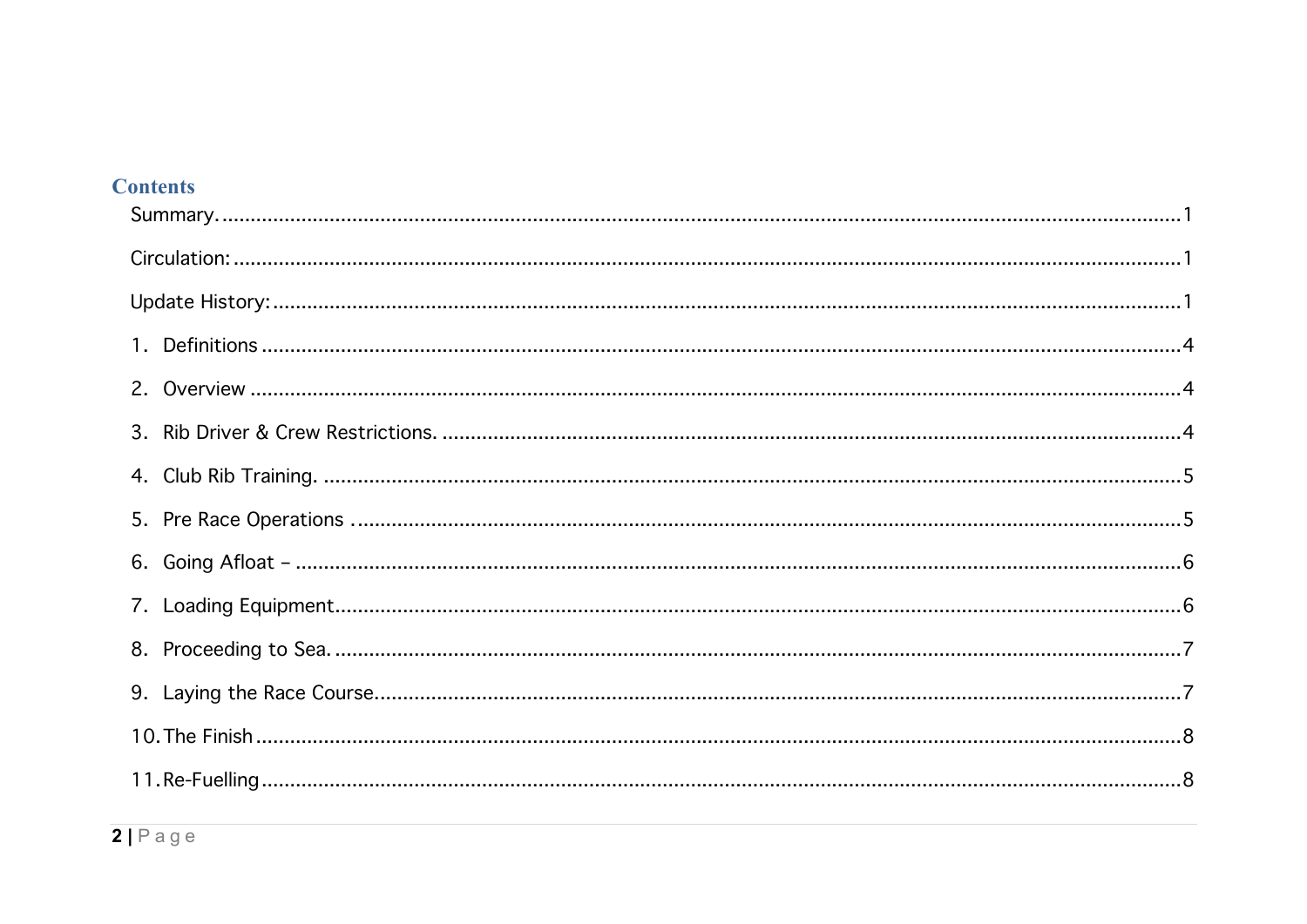| 13.2. |  |  |
|-------|--|--|
| 13.3. |  |  |
| 13.4. |  |  |
| 13.5. |  |  |
| 13.6. |  |  |
|       |  |  |
|       |  |  |
|       |  |  |
|       |  |  |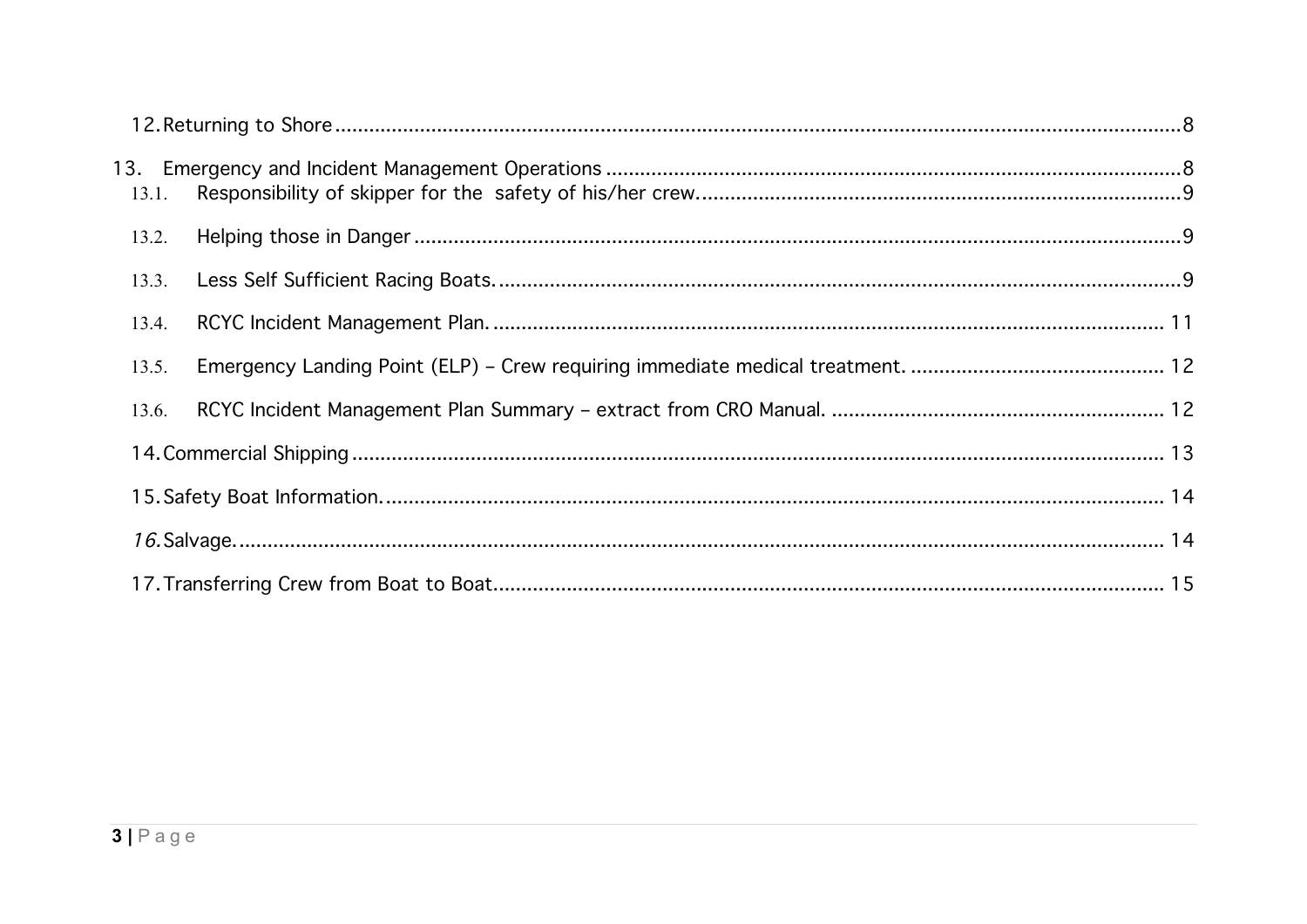#### **1. Definitions**

In RCYC manuals, the following boat definitions and abbreviations are used:

- A Safety boat is a rigid inflatable boat (RIB) best suited for recovery of crew from the water
- A Patrol boat is all other auxiliary vessels used by the Race Officer (RO) to support racing and to advise spectator boats etc. to keep clear of the race area.
- "CRO" Course Race Officer
- "SO" Safety Officer
- "Flag Officer" Senior elected Club Officer.

### **2. Overview**

The primary purpose of all Club Safety and Patrol boats is compliance with *Racing Rule of Sailing* (RRS) No. 1. which states:

# **Safety - Helping those in Danger**

*"A boat or competitor shall give all possible help to any person or vessel in danger".*

Note: Salvage is a secondary, lesser purpose; see later.

The 2 Club Ribs are essential race management assets under the overall control of the Course Race Officer (CRO). For large events, the CRO or Race Director may appoint a Safety Officer (SO) who shall manage the Safety Boats on the water. The SO shall at all times report directly to the CRO. The overall responsibility for safe race management lies with the CRO.

# **3. Rib Driver & Crew Restrictions.**

- 3.1. The minimum qualification necessary to drive a Club Rib is RYA Power Boat level II
- 3.2. All Drivers and Crew shall have attended a basic First Aid Course.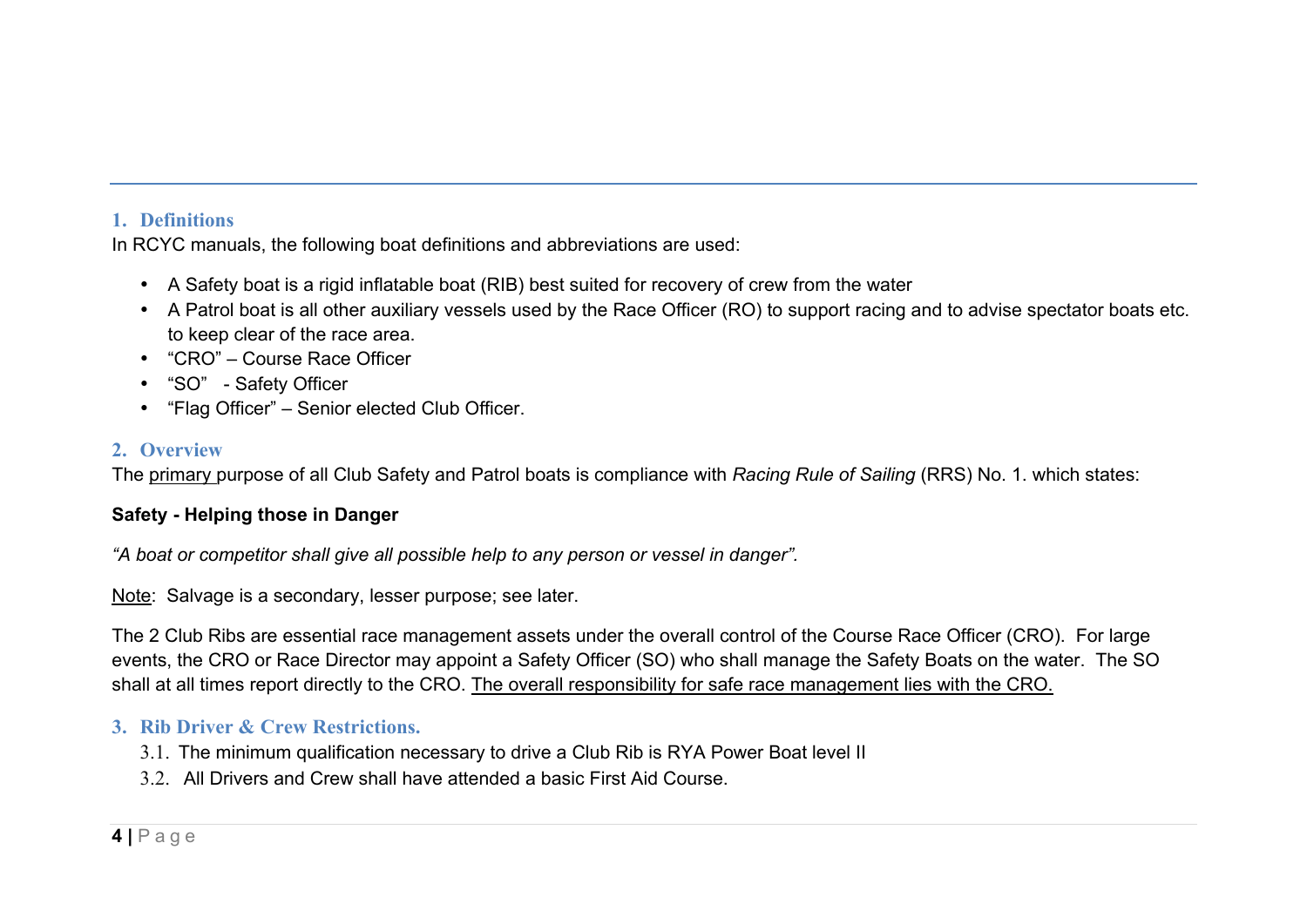#### 3.3. High Line Helicopter casualty transfer

Only those who have attended the relevant training course may drive a Club Rib in a High Line Helicopter casualty transfer operation. Drivers not trained in this procedure must immediately request the assistance of the coastguard services.

# **4. Club Rib Training.**

4.1. The club offers members:

- 4.1.1. RYA Power Boat II training provided they volunteer their services for future events.
- 4.1.2. Additional advanced powerboat training to cover the Club's own particular needs keelboat racing.
- 4.1.3. RYA Mark Laying course
- 4.1.4. First aid training.

# **5. Pre Race Operations .**

5.1. Before Racing - Briefing.

Before racing, it is normal practise for the CRO to hold a briefing for his race management personnel. The CRO shall detail the type of course, explain any individual class requirements, and allocate duties if not already done. Everyone should have a copy of the Sailing Instructions (SI's)

For regular Friday Night racing, pre-race briefing often happens on the RCYC Events Quay before going afloat. The Rib Driver and Crew should discuss with the CRO his requirements i.e. windward and supplementary Marks as well as Pin End alignment. Rib crew should arrive as early as possible. The CRO will need to load his crew and equipment on board the committee boat by 17.15 latest.

# 5.2. Rib Crew Operating Procedure - Keys and Paperwork

Rib crew should arrive early, approx. 16.45 and open the Sailing Office – key available from Club administration office. They should:

5.2.1. Collect the Rib keys & kill cord (hanging on right hand side of office notice board)

5.2.2. Take a Club Personal Flotation Device (PFD) from the sailing office if they do not have their own.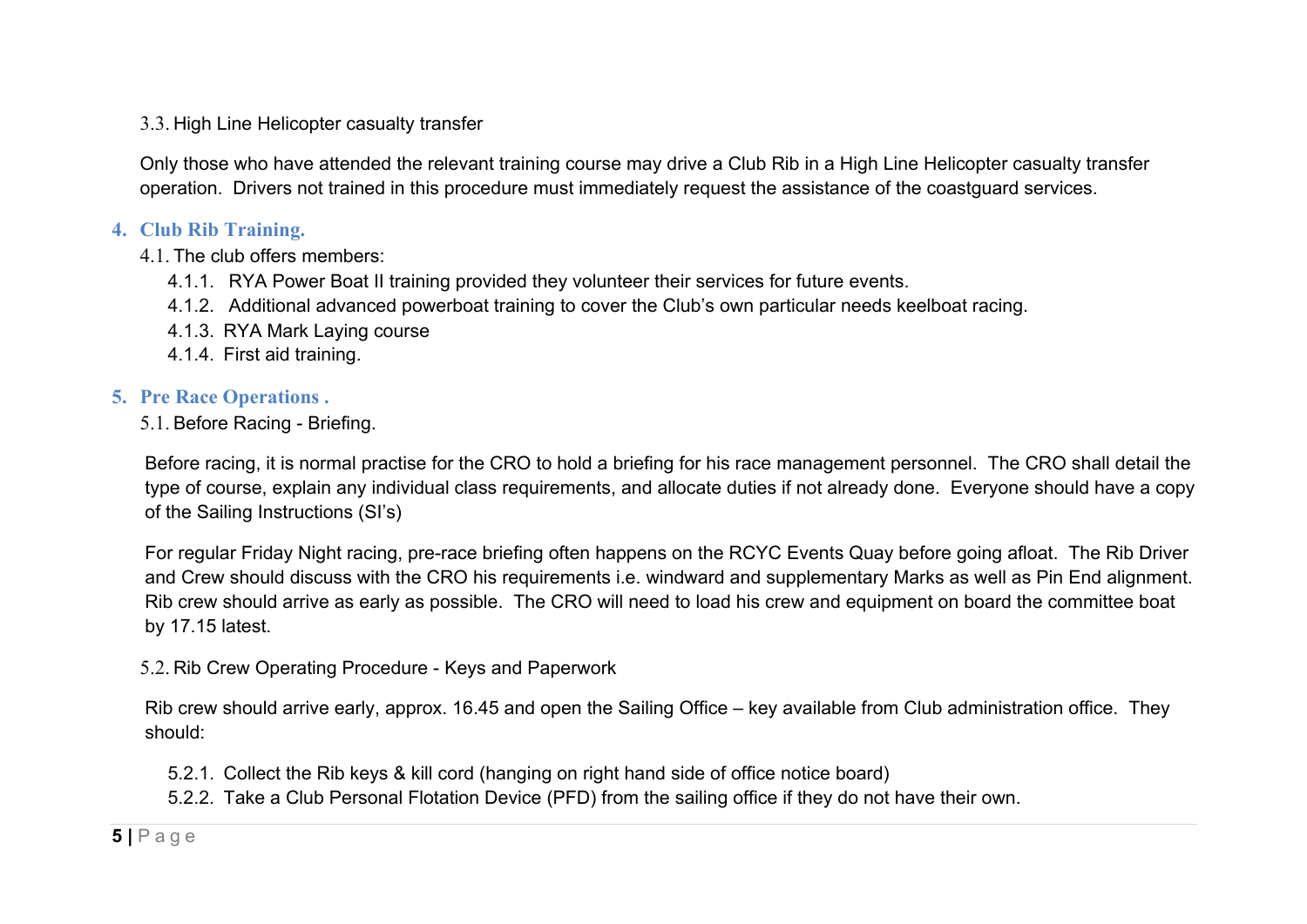- 5.2.3. Sign the Safety Boat Log book kept on the desk. NAME, CREW, & TIME OUT. Check Fuel recorded by previous user.
- **6. Going Afloat –**
	- **6.1. PFD's shall be worn at all times when afloat!**
	- **6.2. Kill cord to be worn by driver at all times whilst enginie is operating.**
	- 6.3. Get Club Launch to take you to a Club Rib and remove cover.
	- 6.4. Although very similar there are important differences between Ribs 1 and 2
		- Rib 1 petrol tank in cuddy, filler on side of console.
		- Battery switch is under driver's seat. Switch to BOTH batteries setting.
		- Rib 2 no fixed GPS. Has internal petrol tank and gauge on consol. Remember to check the Rib equipment box & collect missing equipment from Sailing Office. Ensure you have a working GPS.
		- Battery switch is in cuddy. Switch to BOTH batteries setting.
- **7. Loading Equipment**
	- 7.1. Take Rib alongside Club slipway. **When coming into shallow water, go slowly and raise engine to prevent prop damage. Use a paddle.**
	- 7.2. Open the sailing shed store [combination 1704 ] and take out start pin mark, and anchor and additional marks as required by CRO. It's good practice to take spare marks and anchors.
	- 7.3. Ensure electric 12V inflator is aboard Rib. (240V pump in Bosun's shed)
	- 7.4. Before leaving quayside, check Rib equipment against RCYC equipment check list. Ensure you have the following signalling code pennants on staffs, First Substitute (general recall), N (abandonment, return to start line), S (shortened course), M (replacement missing mark signal), Sound signal. Ensure that:
		- You have a copy of the SI's and a chartlet detailing the position and coordinates of laid marks.
		- You have a working VHF and GPS
	- 7.5. Rib Equipment Inventory: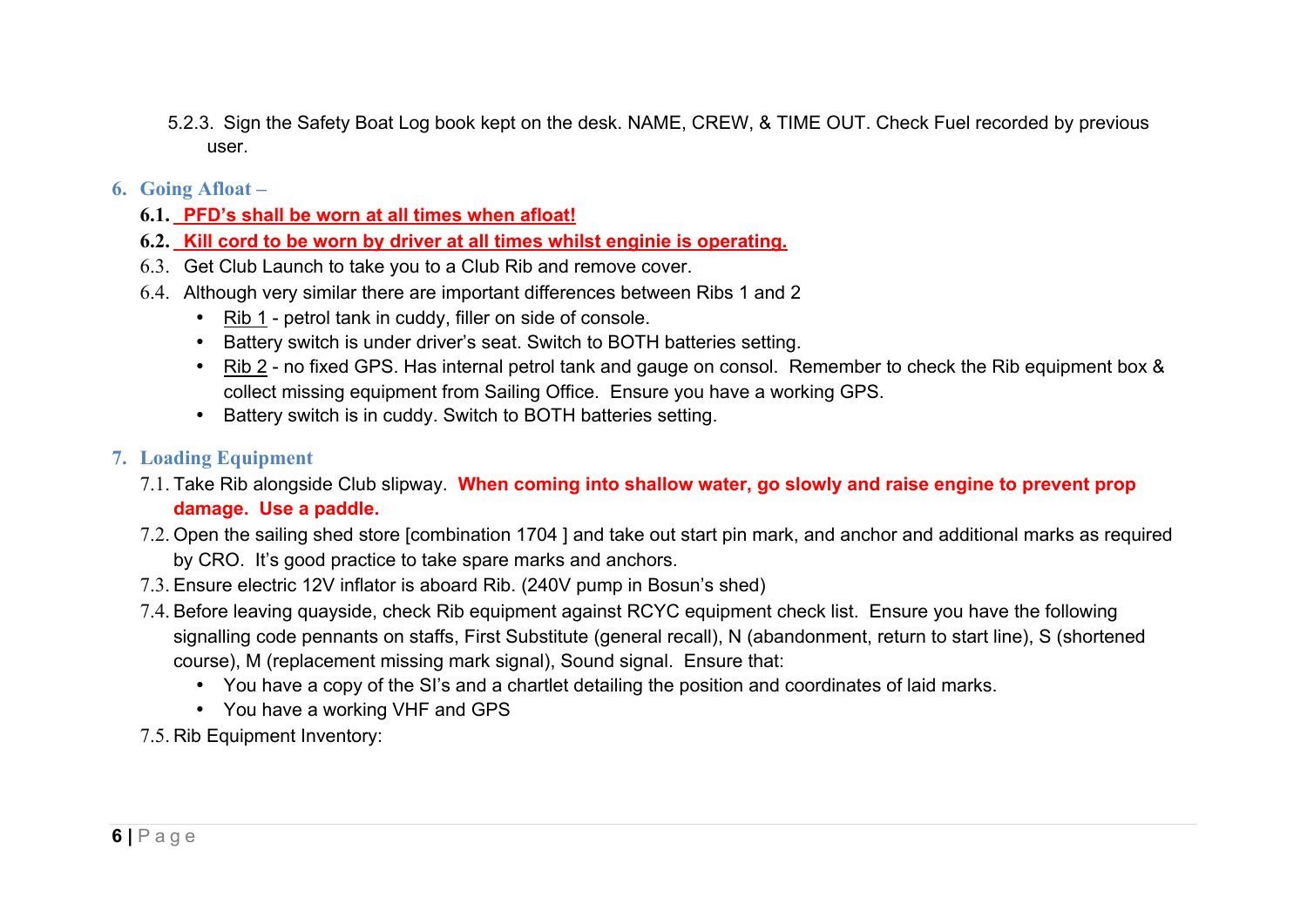- Paddle, Flag and pole, Bucket, Bailer, rib Anchor Chain and Warp, Bow line and Stern line 2 other lines, 12v Air pump, First aid box and Resus mask, Flares [2 red and 2 smokes], serrated knife on lanyard, fire extinguisher and spare kill cord.
- 7.6. Get equipment from Sailing Office if not already aboard.
- 7.7. Loading and carrying inflatable marks aboard a Rib is easier deflated than inflated. Therefore it's better to inflate marks when afloat and on station.

#### **8. Proceeding to Sea.**

- 8.1. If delayed, always inform the CRO by VHF. He may have to postpone racing. The latest you should be on station is 17.30
- 8.2. Contact Committee Boat on Ch. 72 for instructions. Observe Speed Limits until 8 Knot speed limit buoy is passed. (Easy to do on GPS otherwise about 2400 RPM). Avoid making a large wake.
- 8.3. "Wind sniffing". Go about half mile upwind from committee boats position and report back wind bearing and speed to CRO.

### **9. Laying the Race Course.**

- 9.1. When the committee boat is anchored, "ping" the committee boat (go alongside, record the committee boat position with a GPS, and set it up as a reference point waymark).
- 9.2. As directed by the CRO, Lay ODM (outer distance mark) orange Pin End Buoy on Start Line transit (the RO will give you the length of the start line. Motor at 90 deg. to the wind on the committee boat port side until the GPS confirms distance from committee boat is the desired start line length, then motor about 150 metres directly downwind (crew should be preparing ODM for streaming), then turn directly up wind at about 3-5 knots, crew streams ODM slowly paying out anchor line to stop it getting tangled in Prop. When all the anchor line is paid out, crew should continue to hold anchor while Rib continues to motor slowly directly up wind. Drop anchor immediately on RO's instruction over VHF.
- 9.3. A very important part of the Rib crew's duties is to ensure the mark anchor line is always kept tensioned and clear of the engine prop during mark laying operations.
- 9.4. If required, lay Windward Buoy using distance up wind and bearing given by RO. Often the RO may ask you to hold station before finally laying the mark especially if the wind is shifty. Usually the windward mark is laid first and the start line ODM about 10 minutes before the first start.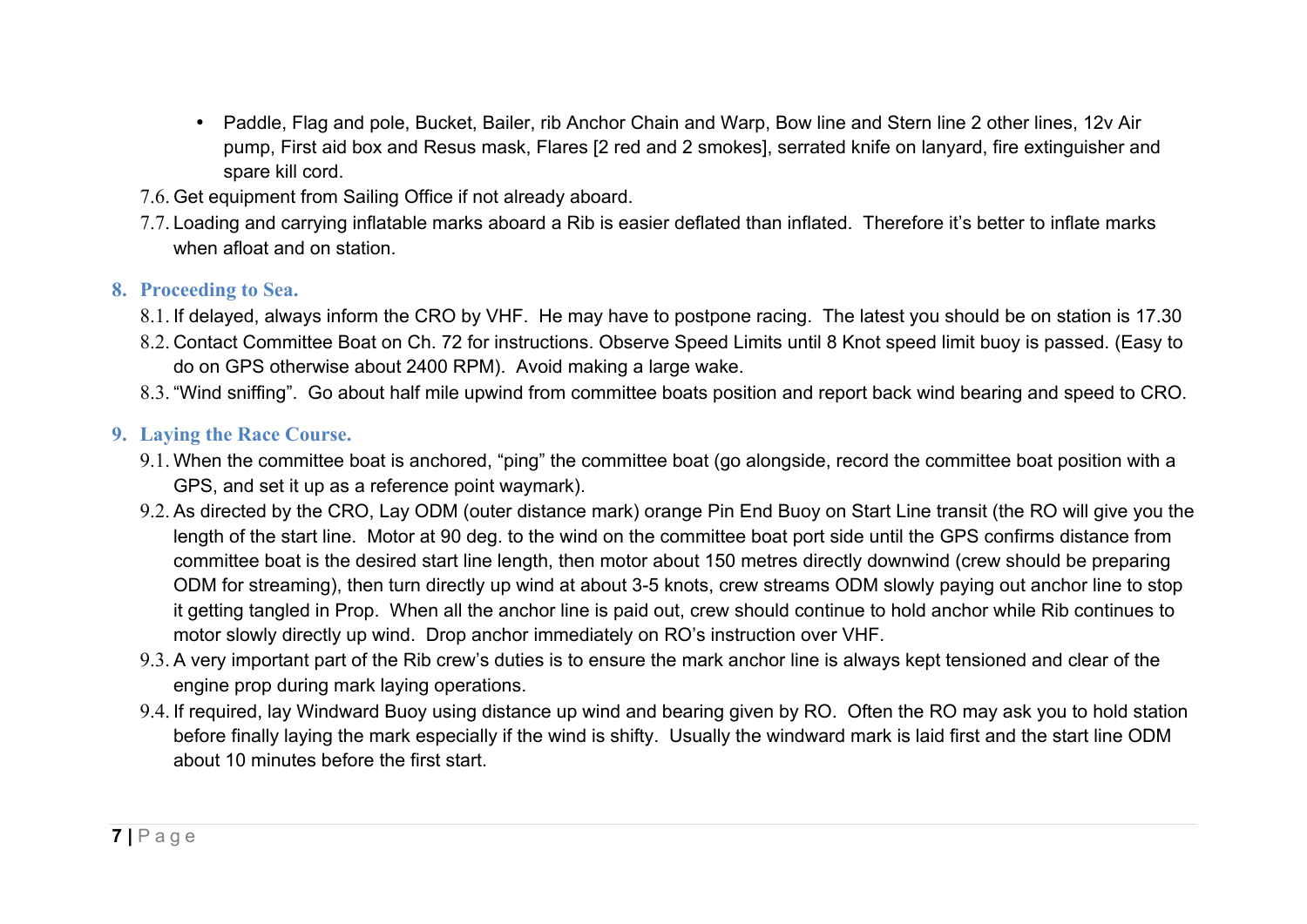- 9.5. Lay Bay marks if required & as requested by RO using GPS coordinates given on race course card. These marks can be laid after the first start but should be in position before the lead boat reaches approx half way along the leg leading to the mark being laid.
- 9.6. Race Officers can be forgetful people with a busy workload! Always check the courses announced over VHF with your course card and identify marks that may need laying. Gently remind the CRO and proceed to lay the mark.

### **10.The Finish**

- 10.1. Unless "shortening", Friday night finishes are, on the Club line.
- 10.2. Shortened courses usually finish between a committee boat and Trefusis mark.
- 10.3. Be prepared to take on board a committee boat "timer" and "Spotter" to record boats finishing a shortened course.
- 10.4. It is vitally important that the CRO records all boats finishing and ensures all boats that started are accounted for. If a boat is missing, he may ask you to do a circuit of the race area and check the missing boat's mooring before he informs the coastguard that a boat is unaccounted for. Therefore, **DO NOT** leave the race area until the CRO stands you down.

# **11.Re-Fuelling**

 RCYC has an account at Falmouth Haven. Fuel cards are kept in the Sailing Office drawer. Falmouth Haven pump closes at 17- 00. (Club Bosun should check and fuel up before Friday racing).

#### **12. Returning to Shore**

- 12.1. Unload Equipment and return to shed and Sailing Office
- 12.2. Return Rib to mooring, replace cover, switch off battery and fuel etc.
- 12.3. Return Rib keys to Sailing Office
- 12.4. Complete report in Rib book in Sailing Office.

# 13. Emergency and Incident Management Operations

There are two fundamental principles that should never be forgotten by Rib crew: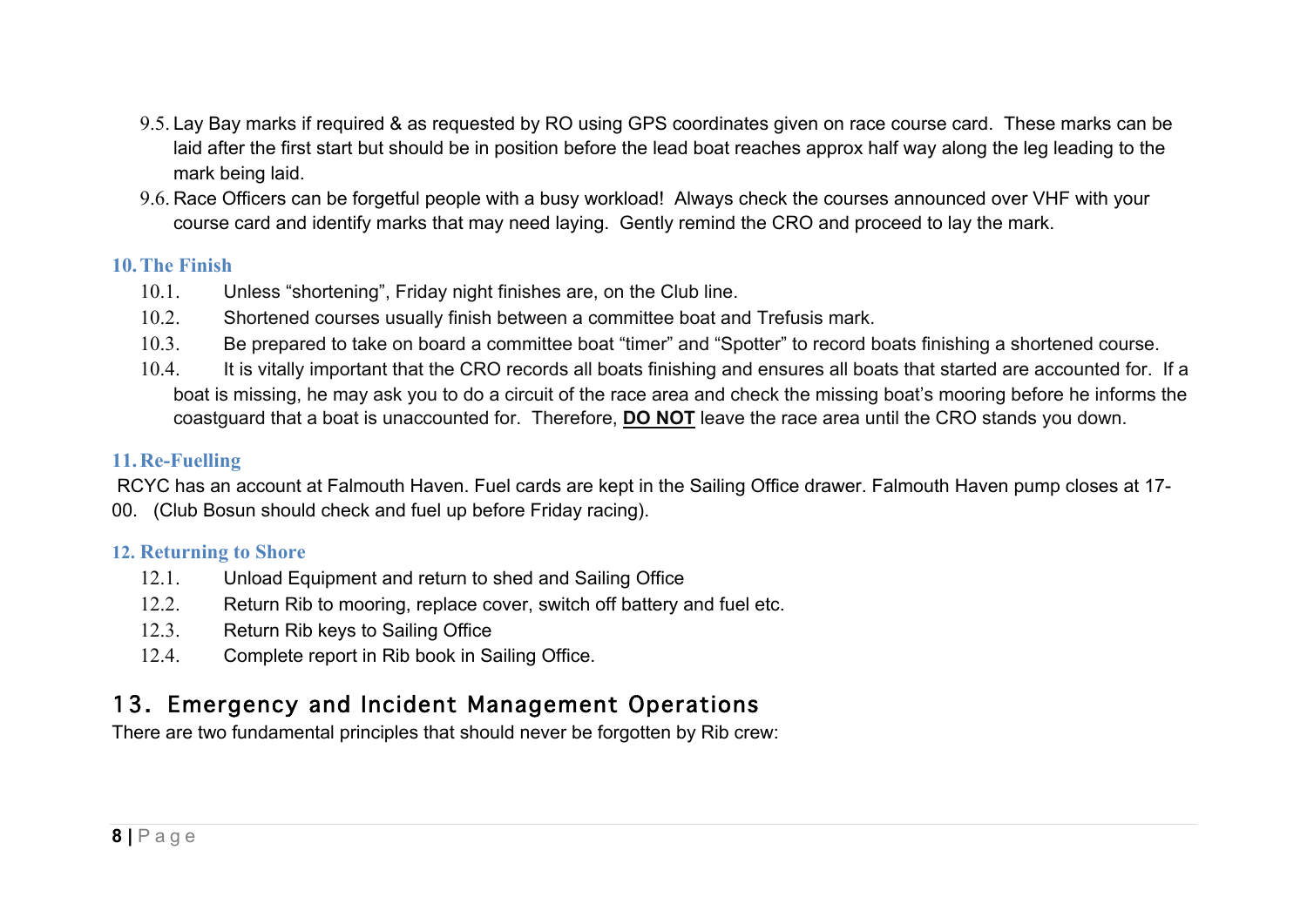# **13.1. Responsibility of skipper for the safety of his/her crew.**

It is a fundamental principle of maritime law that the skipper is responsible for the safety of his vessel and crew. For example, it is a racing skipper's responsibility to decide whether to start or to continue in a race, as is the decision to start or continue any other passage. This principle is illustrated by Rule 3 of the World Sailing Racing Rules of Sailing which states:

*"The responsibility for a boat's decision to participate in a race or to continue racing is hers alone".*

#### Similarly, it is the responsibility of the Rib skipper not to expose himself or his crew to unreasonable risk.

13.2. **Helping those in Danger**. This is Fundamental Rule 1 of the World Sailing *Racing Rules of Sailing*

Consequently, as a Rib coxswain:

- Helping those in danger always takes precedent over general race management/mark laying duties
- BUT if tasked by the CRO, or a situation develops, which is OUTSIDE the Safety boat crew comfort zone, the Rib skipper must immediately request assistance from the CRO. NEVER be too embarrassed to request the help of the emergency services. (They much prefer to PREVENT an accident than to have to deal with the consequences after an accident has occurred).
- Ribs requesting assistance should stand by the casualty until sufficient additional resources are available for a safe rescue.
- *Never attempt a rescue on your own for which you have not received training, or for which you do not have the right equipment (i.e. dry suit), or that may lead to your crew or you drowning or being injured, or the Rib being damaged which renders it unserviceable and therefore is unable to continue with its safety duties.*
- **13.3. Less Self Sufficient Racing Boats.**
	- 13.3.1.Open Boats. In general Rib coxswains should be aware of less self-sufficient engineless **open** boats such as SMODS, Sunbeams, Flying Fifteens and in particular any open boats without reserve buoyancy that can sink quickly.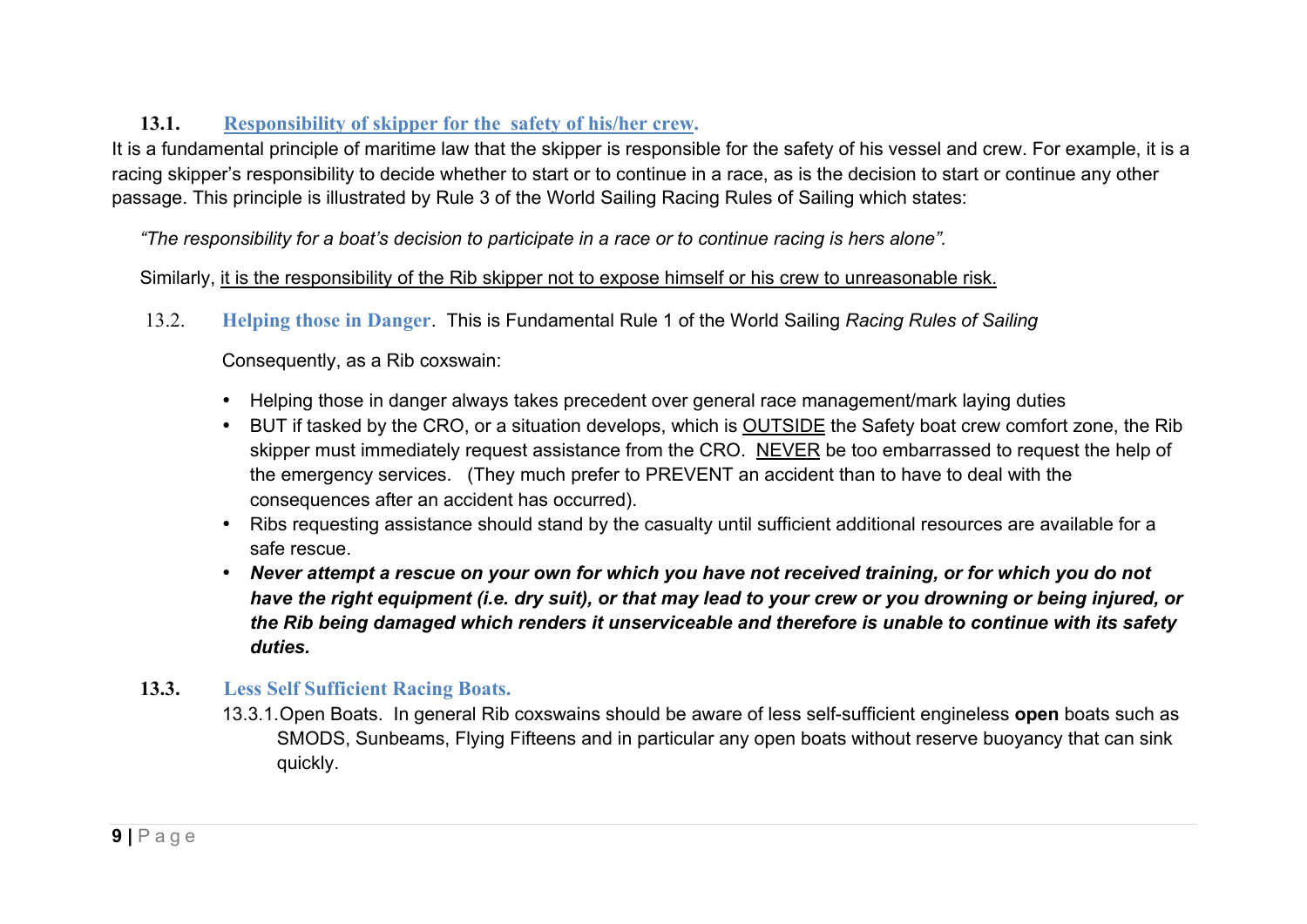13.3.2. Keelboats have a greater degree of self-sufficiency. Their biggest risk is probably loosing crew overboard but collision, dismasting, injury etc. can and does happen.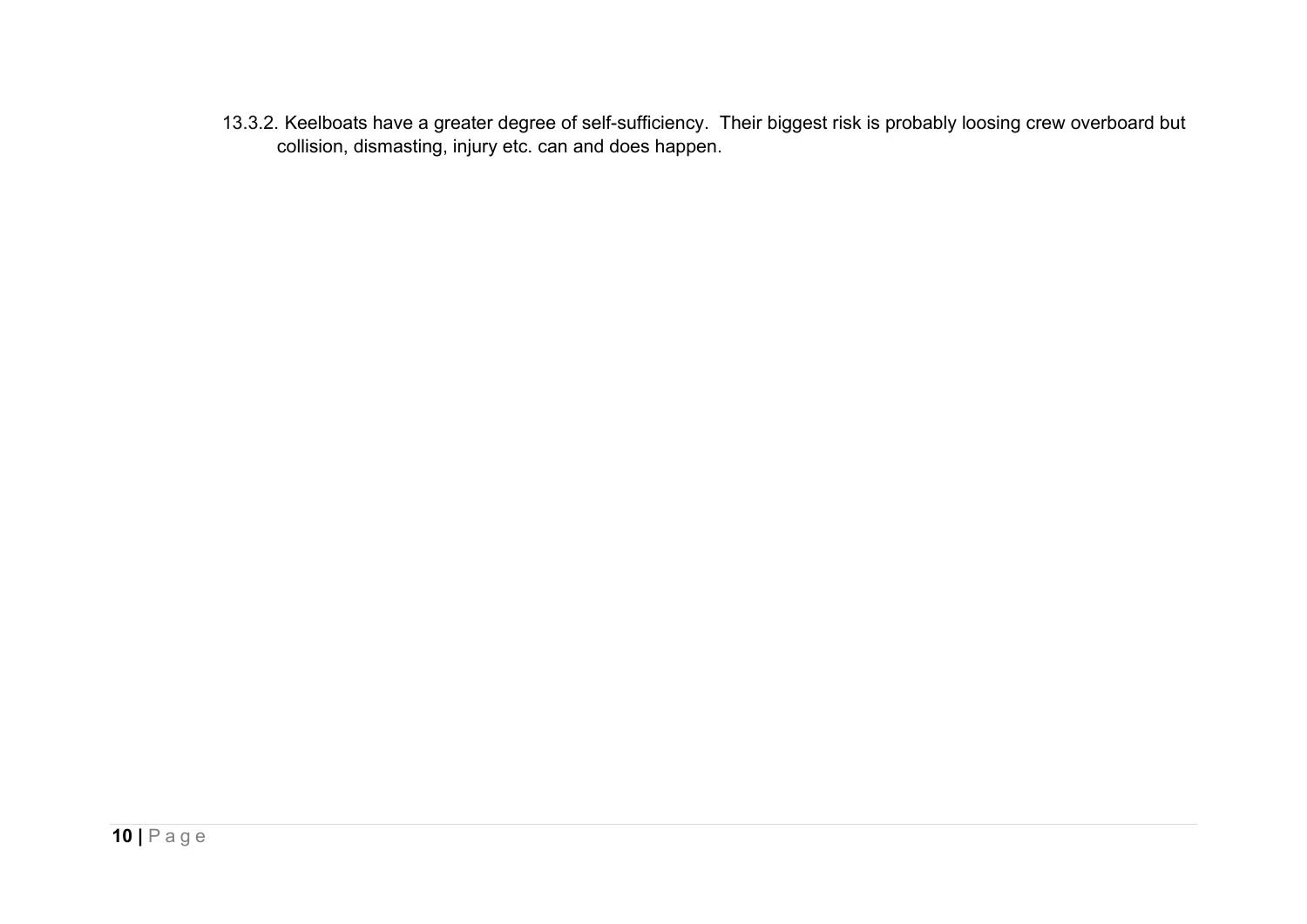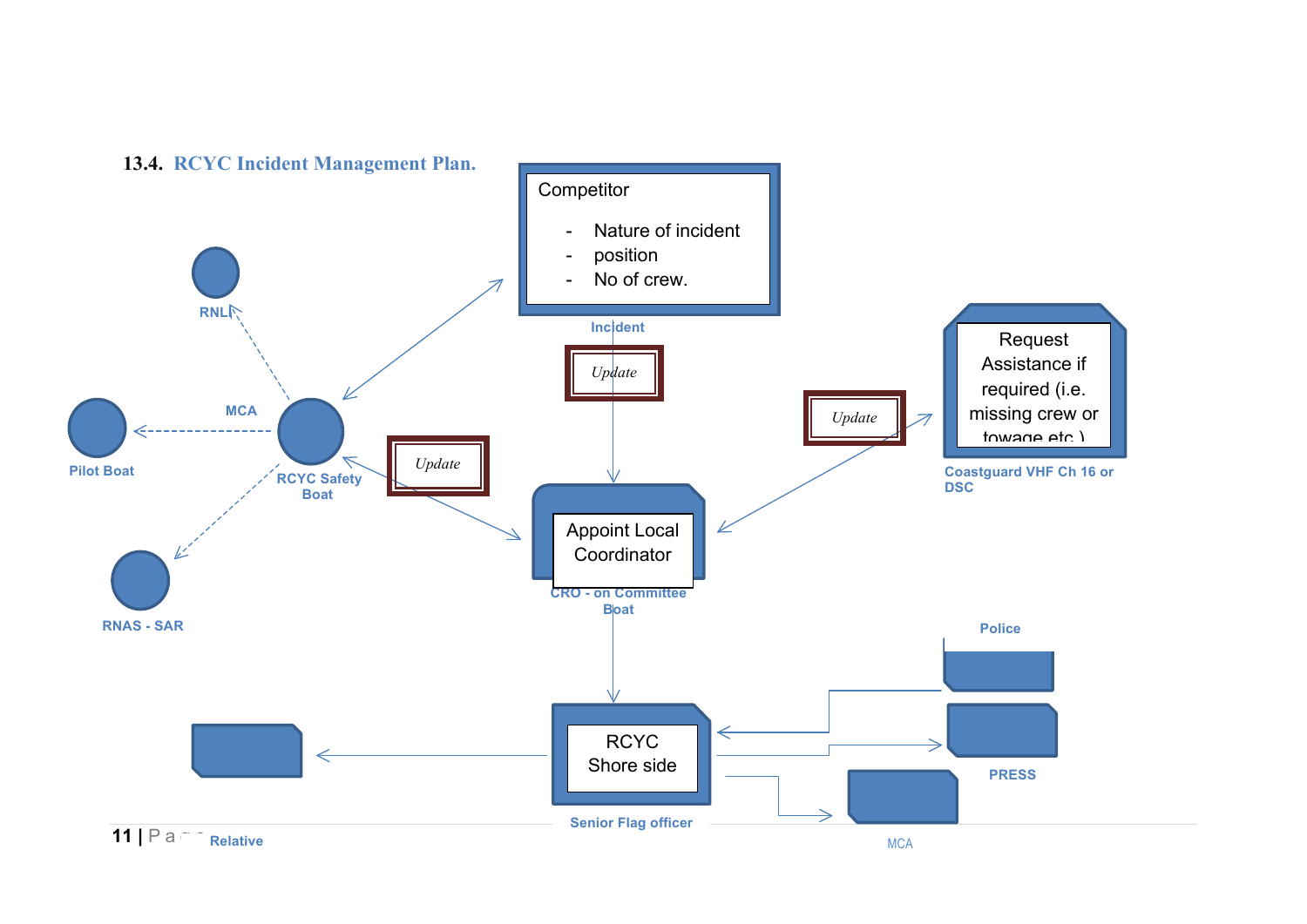Emergency Landing Point (ELP) – Crew requiring immediate medical treatment.

The Falmouth Harbour ELP (agreed with the harbour master) is Grove Place Boat Park slip pontoons **TR11 4AU.**

- 13.4.1. Recovering crew from the water.
	- Get their name if you can (they may be too hypothermic to speak coherently)
	- Record the name/sail number of the casualty boat, and most importantly, if you can, the number of crew who may be still missing.
- 13.4.2. Injured Crew. If minor injury aboard a keelboat, then it is the responsibility of that boat skipper to stop racing and take the casualty ashore. If minor and a dinghy (which probably can no longer sail shorthanded), request permission from the CRO to tow ashore or else tie alongside a committee boat or Mother Ship.
- 13.4.3. Generally:
	- Assess casualty needs; are they well enough to be taken to the shelter of the committee boat or "Mother ship", or do they require immediate medical treatment ashore?
	- DO NOT leave the race area unnecessarily; doing so may expose boats still racing to greater risk! Only leave the race area with the CRO's permission.
	- 13.4.4. The Falmouth Harbour ELP (agreed with the harbour master) is Grove Place Boat Park slip pontoons **TR11 4AU**.
	- 13.4.5. If not already done so by the CRO, inform the Coastguard ("**Pan Pan Medico"** or "**Mayday Mayday Medico"** or use DSC radio), request an ambulance, and provide the post code of the ELP.

#### **13.5. RCYC Incident Management Plan Summary – extract from CRO Manual.**

- *13.5.1.* In the event of "Grave and imminent danger to Life", either use a DSC (digital selective calling) VHF with correct distress code, or if using an old style radio, make VHF **"MAYDAY RELAY"** or **"PAN PAN RELAY"** *(less urgent) broadcast*  **and** inform the Coastguard. All other incidents except minor ones, report immediately to the RO. *Nearest Safety boat will when available deal with minor incidents.*
- 13.5.2. THE COURSE RACE OFFICER IS IN OVERALL CHARGE ON THE WATER**.** He may take direct control himself or appoint a Safety Co-Ordinator who usually will be the RIB driver or Mother ship skipper closest to the casualty or the standing Event safety coordinator if a large event.
- 13.5.3. The Nominated Safety Co-Ordinator is responsibility for:
	- Locating the Casualty on the water; Request additional assistance if required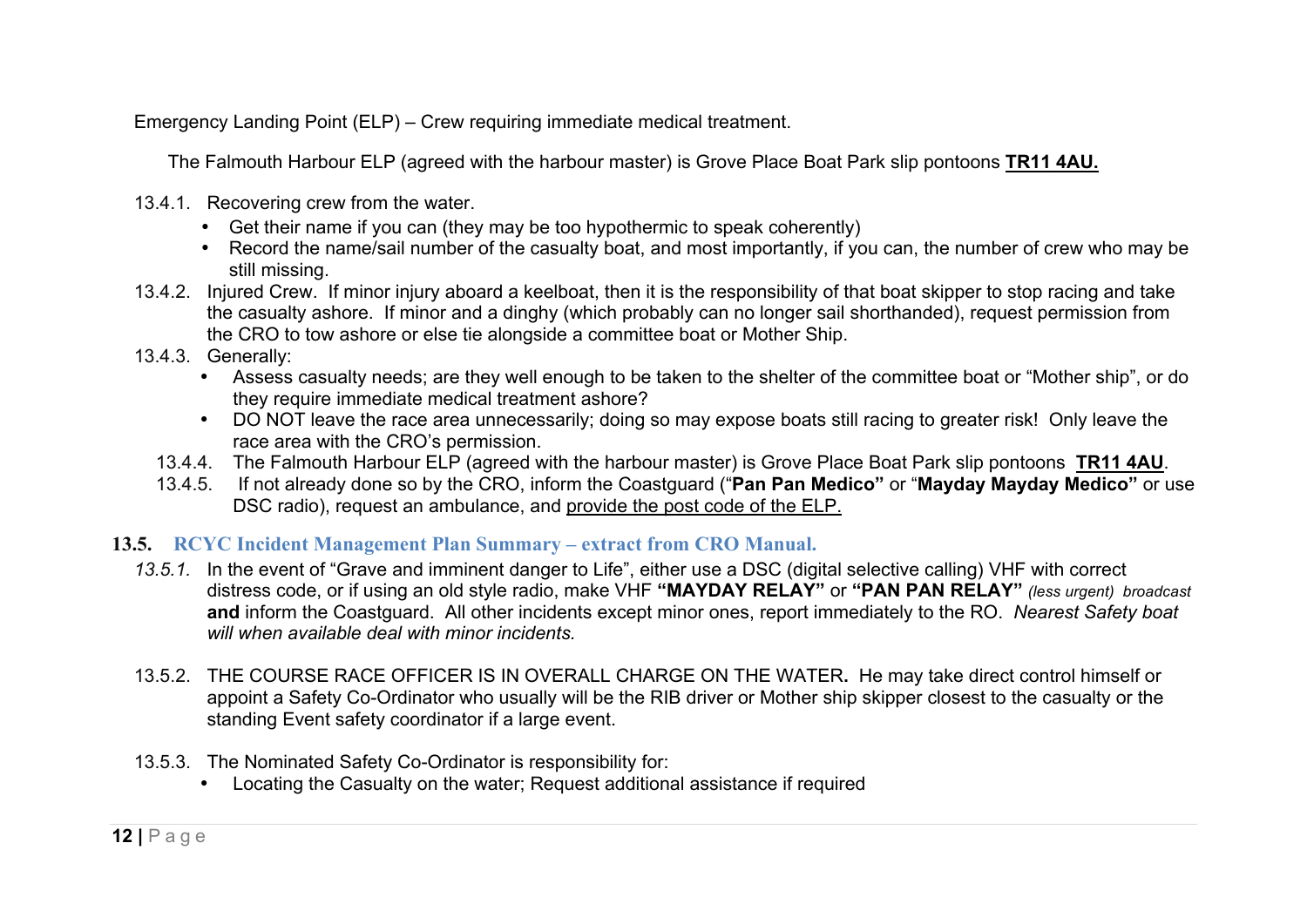- Assessing their needs and number of crew involved.
- If major incident, liaise with RNLI, SAR and other boats giving assistance
- Report progress back to RO.
- Get Full Names of all crew & casualties taken off boats and taken ashore.*Police and hospitals will not release the names of casualties.*
- Do not conduct any salvage operations until the CRO has released you from safety cover.
- Mark abandoned boats with identification tape to show other safety boats the crew have been rescued.
- 13.5.4. The Course Race officer will:
	- Ensure all boats and crew are accounted for before coming ashore (including Safety Boats and crew).
	- Unaccounted boats and crew: The CRO shall do his best to locate missing boats by:
	- Telephone the skipper's MOB
	- Send a Safety boat to the missing boat's normal mooring.
	- Report missing boat/s to the shore race team.
	- If concerns continue, **the CRO shall report the missing boat and crew to the Coast Guard without delay.**
- 13.5.5. Ashore Missing, or Injured Crew**.** The Nominated Flag officer only, will liaise with Police, Press and Relatives. No one else is to talk to the media.
- 13.5.6. The CRO shall ensure Collisions between Official boats and competitors involving third party boats shall be reported by the skipper concerned to the Harbour Master and also the MCA if any injury was sustained.

**Records must be kept by the CRO** of all actions taken, *including all VHF broadcasts made*, with TIMES of these actions. These records should be kept by the Committee Boat, and passed to RCYC Flags as soon as is practicable. The RO should use a digital recorder for the duration of the race. That recording should be transcribed with a time line without delay when ashore.

# **14.Commercial Shipping**

RCYC Ribs SHALL NOT escort commercial shipping. To do so is contrary to RYA guidance because it exposes the Club to unreasonable risk of litigation in the event of an incident.

The sailing instructions usually state something similar to: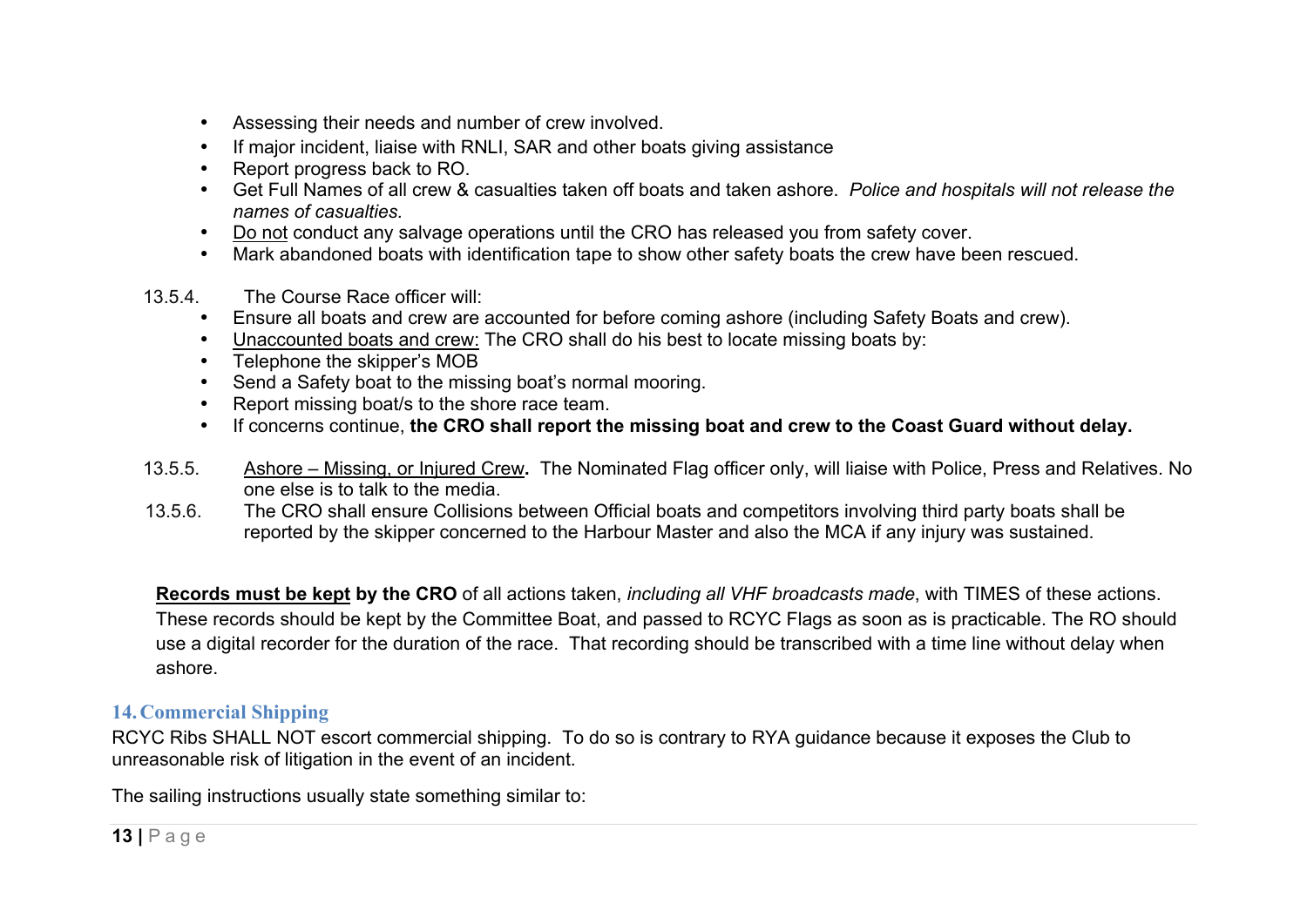*"Large vessels constricted by their draft or size form moving exclusion zones which competitors are to treat as obstructions. The "obstruction" zone extends to 100 metres on all sides of the vessel and includes tugs, pilot boats and safety boats escorting the vessel. No competitor is to enter the "obstruction" zone and if becalmed is to use their engine or other means of propulsion to move out of the way. If racing, this should only be sufficient to move out of the "obstruction" zone and the course steered and the distance travelled should be the shortest distance to move the competitor clear of the vessel and its "obstruction" zone. This changes RRS 42".*

On occasion the CRO may request Ribs to position themselves to mark the outer perimeter of the moving "obstruction" zone. Should a racing craft sail inside the moving "obstruction" zone, the Rib crew shall immediately report it to the RO who may decide to protest the vessel concerned; in which case the Rib crew shall be required to give evidence at the Protest Hearing.

### **15.Safety Boat Information.**

RCYC Rib crews are not to act, for or on behalf of a harbour authority and therefore they do not have the authority to instruct or direct vessels. Their role is primarily one of safety cover, advising boat masters of "moving obstructions" (sailing speak for exclusion zones surrounding shipping), start and finish areas, and the proximity of vessels racing and providing advice in respect of their navigation to avoid interfering with the event. In providing such advice, safety boat crews should take into account the following factors, informing the CRO as necessary:

- The volume of traffic.
- The proximity of vessels under way. Vessels in close proximity may interact with each other, which increases the risk of collision.
- Safe routes, *avoiding conflict with racing vessels and courses*.
- Weather conditions.
- Their own experience.
- The safety of themselves, competitors, and other members of the public

#### *16.* **Salvage.**

Once a boat crew is safe a Rib's obligations "*To Help Those in Danger…"* is complete. But very often an RCYC Rib may be tasked to recover a boat as a good will gesture by the Club. If so tasked by the CRO some important principles MUST be considered by the Rib Coxswain:

- Never attempt a salvage which is outside the Rib crew "safety comfort zone"; instead *request outside assistance*.
- Never attempt the salvage of large craft; *request outside assistance* (usually a commercial organisation).
- **Never** attempt salvage where there is unreasonable risk of damage to the Club Rib; request outside assistance.